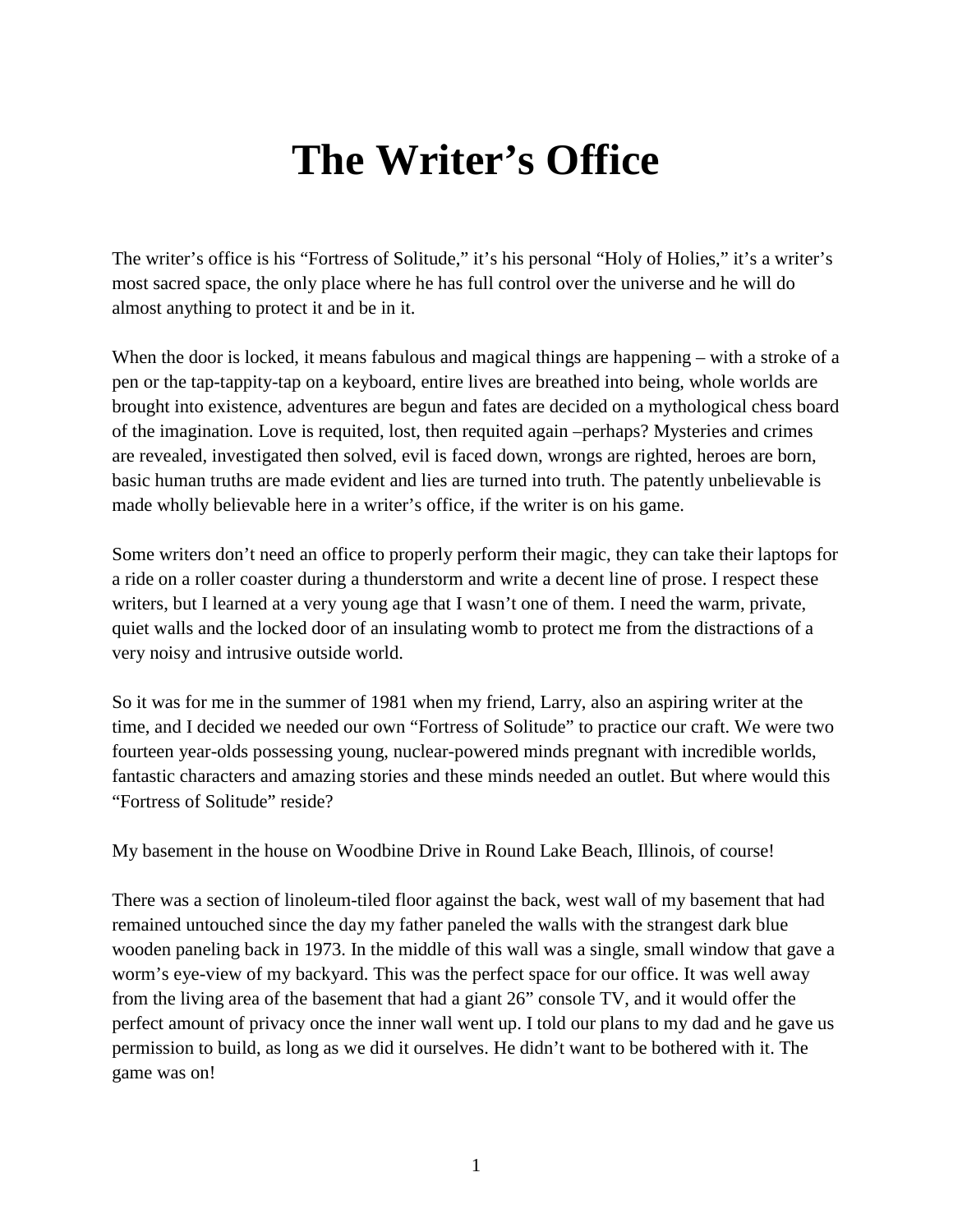With the youthful energy of kids that desired something desperately, Larry and I tore down that awful, early 70's blue paneling, painted the drywall underneath white, framed out the window, hung a wooden blind, built the skeletal frame of the opposing wall, ran electric (with the help of Larry's dad), nailed drywall over the frame, painted that white then hung a door with a lock in the knob. It was a simple 10'x10' room and took about two weeks to complete.

Our parents gave us a pair of cheap, crappy desks and we placed them against the north and south walls so that they faced the door. Our parents also gave us cheap, crappy office chairs on rollers (mine was missing a roller so I had to learn how to balance while sitting in it). There was an overhead light that you could turn on with a switch by the door but someone gave us novelty lamps for each of our desks, mine was made out of a 7-Up can, Larry's was made out of a Budweiser can (to this day I don't know why those were given to us because we didn't drink either beverage). Larry's dad built us a small, waist-high bookcase to store our comic books. We needed music to serve as mood inducers as we wrote, so I brought in a boom box, put it on top of the bookcase and tuned the FM radio to 97.9 The Loop, but it wasn't long before hundreds of cassette tapes littered the top of the bookcase like discarded cigarette packs – John Mellencamp (when he was known as John Cougar), every Led Zeppelin album, 38 Special, ZZ Top, Rush, AC/DC, The Police and more!

We hung posters on the walls. Larry had a confederate flag hanging on the wall behind him because his family was from the south and he was proud of his heritage. I have a feeling if he tried that today he'd be tarred and feathered on CNN and his house burned down. I hung pieces of art I produced (yes, I was an artist, too! I drew and colored all the covers of the many books Larry and I wrote in that little room). Larry and I were so proud of ourselves. The day we finished moving in, we sat at our desks and realized we had to name the office something other than "The Office." We came up with "Adventure Stories, Inc." and even authored a silly constitution of laws to govern our time in there. One of the laws was that only rock and blues music was allowed to be played in the office. I still have this constitution in a desk drawer in my present office (check it out at the end of this WebEssay – just click on the thumbnail).

In this office, I learned the writing habits I still cherish to this day. In this office, I transported myself to countless planets in many different times with too many characters to name. In this office, I wrote poetry, sword and sorcery, fantasy, science fiction. I drew book covers and comic books - there were no barriers, no borders on my creativity back then. In this office, the outside world ceased to exist as soon as I closed and locked the door and put a cassette tape in the boom box.

On Friday or Saturday nights, Larry would sleep over and we'd spend the entire night at our desks drinking huge glasses of hot tea while we wrote and jammed. We'd discuss our current stories and ones we'd like to start. We'd talk about girls, music or what happened in school the